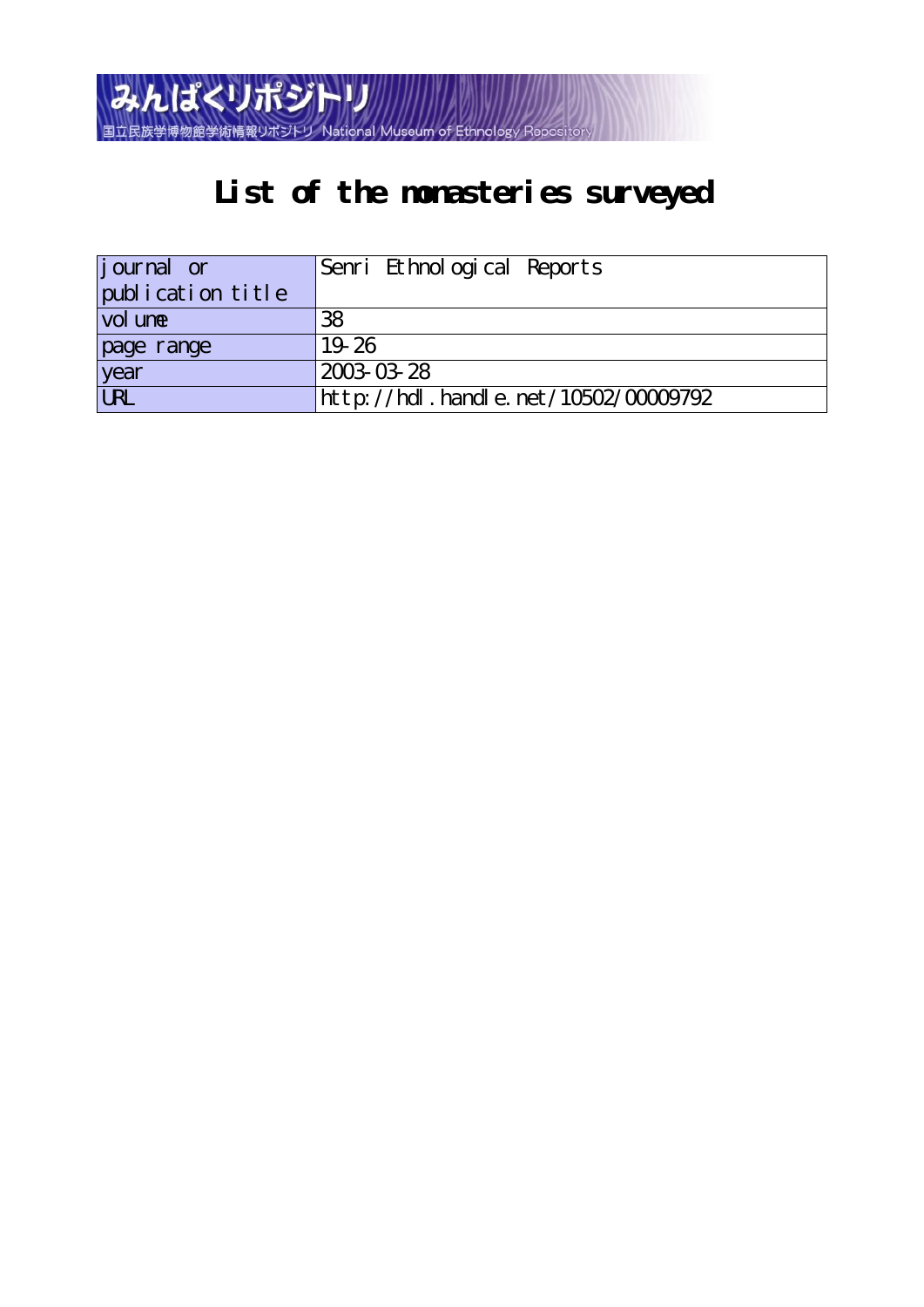List of the monasteries surveyed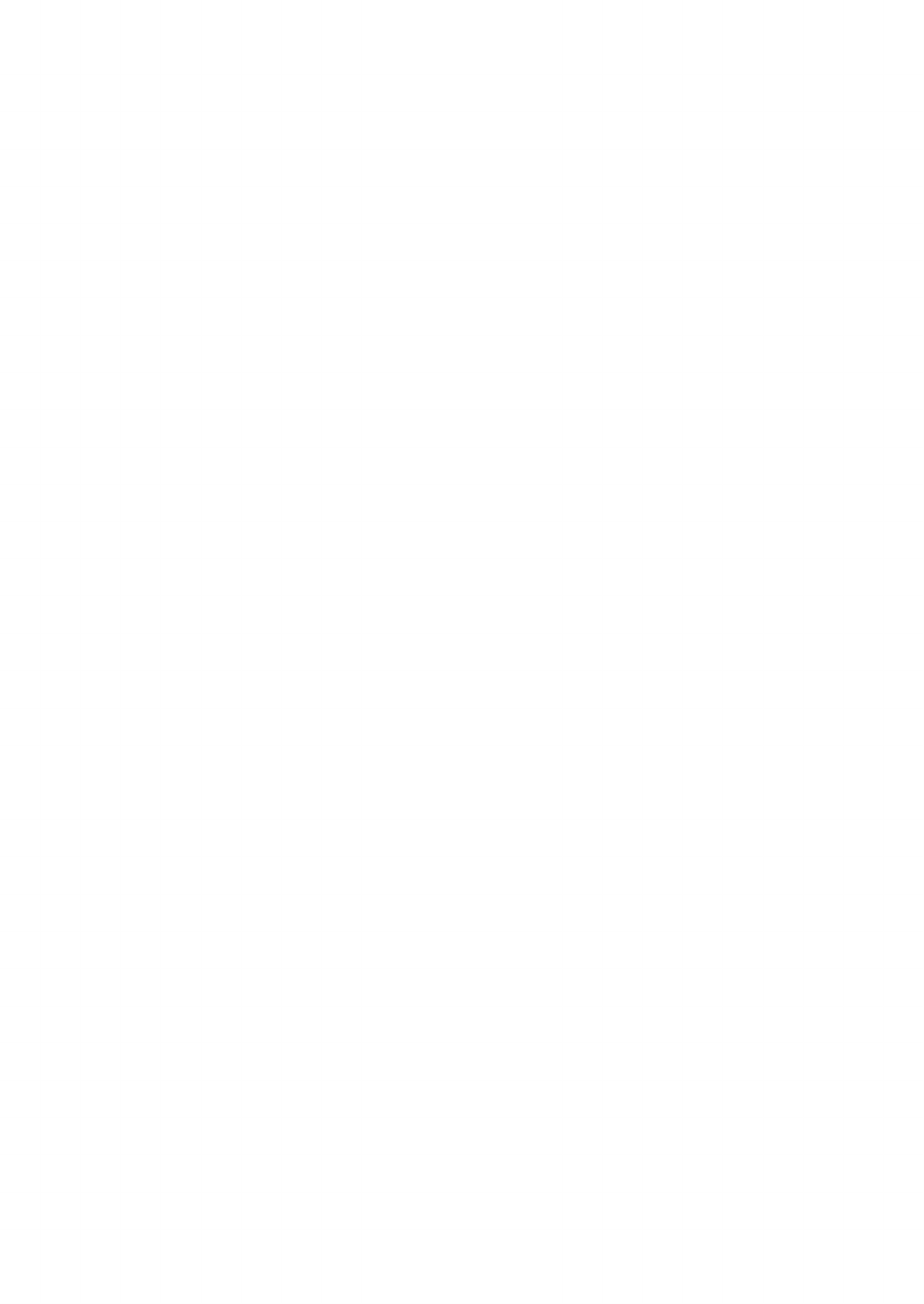# TIBET AUTONOMOUS REGION

#### dBus gtsang

(1) sMan ri Monastery

(2) Ra lag gYUng drung gling Monastery

(3) Ri rgyal Monastery

(4) Ri zhing Monastery

(5) bDe chen sgang Hermitage

(6) bZang ri Monastery

(7) mKhar sna Monastery

(8) Pus mo sgang Monastery

# sNye rong rdzong

(9)・sNang gsal Monastery

(10) Chab mdo Monastery

(11) Sha ri Monastery

(12) rTing ngu Monastery

(13) gSang sngags rtse Hermitage

(14) rGyal po shel khur Hermitage

## dPal mgon rdzong

(15) Shel phug Monastery

#### Nyi ma rdzong

(16) 'Om bu bSam gtan gling Monastery

(17) gYu bun Monastery

(1 8) Phyug tsho Monastery

(19) Ser zhig Monastery

# 'Bri ru rdzong

(20) Sen tsha Monastery

(21) dGa' ri Monastery

(22) Klu mkhar Monastery

(23) dNgul kho Monastery

(24) rDo rting Monastery

(25) gSa' mda' bon Monastery

## sBra chen chen rdzong

(26) sPa tshang Monastery

(27) Lung dkar Monastery

(28) sGra tgyal Monastery

(29) A krong Hermitage

(30) Phur nag Monastery

(31) Klu phug Monastery

(32) sPu la Monastery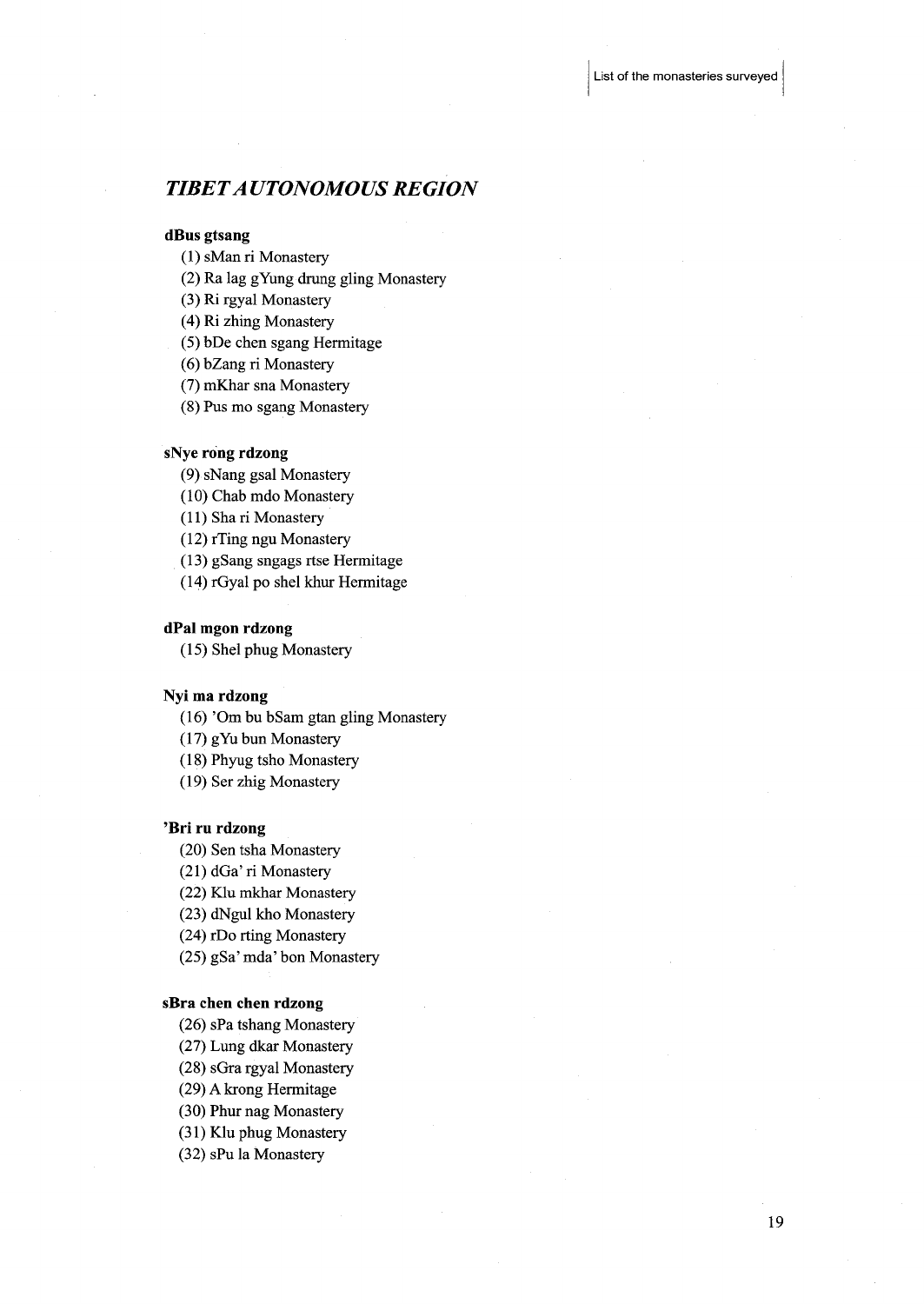(33) rMa rong Monastery (34) Khrom tshang Monastery

### sTeng chen rdzong

(35) sTeng chen Monastery

(36) sTeng chen Hermitage

(37) Ko bo Monastery

(38) Ka legs gYUng drung gling Monastery

(39) sMon rgyal bla brang

(40) Nag ru Monastery

(41) Zhe nang Monastery

(42) Zhu tshang Monastery

(43) Ri dmar Monastery

(44) sGang ru Monastery

(45) Be sgo Monastery

(46) rGya sgo Monastery

(47) gNam steng Monastery

(48) dMu g-yad Monastery

(49) Yang rdzong Monastery

(50) Tsha ne Hermitage

(5 l) Ma rdzong Monastery

(52) Phug leb Monastery

(53) Kha spungs Nunney

(54) Mar khu Monastery

(55) rTse dmg Monastery

(56) Wa dge Monastery

(57) Bya chen Monastery

(58) IHa 1ung Monastery

(59) gYU mtsho Monastery

(60) Ga shel Monastery

(61) Re ne Monastery

(62) Ngang rdzong Monastery

(63) IJong phu Monastery

(64) Zla shel Monastery

(65) sBra hor Monastery

# 'Jo mda' rdzong

(66) sTag gzhi Monastery

(67) Zha zhi Monastery

(68) rDis bon Monastery

(69) sPong Monastery

(70) Bla khri Monastery

(7 1) dKar tshang Monastery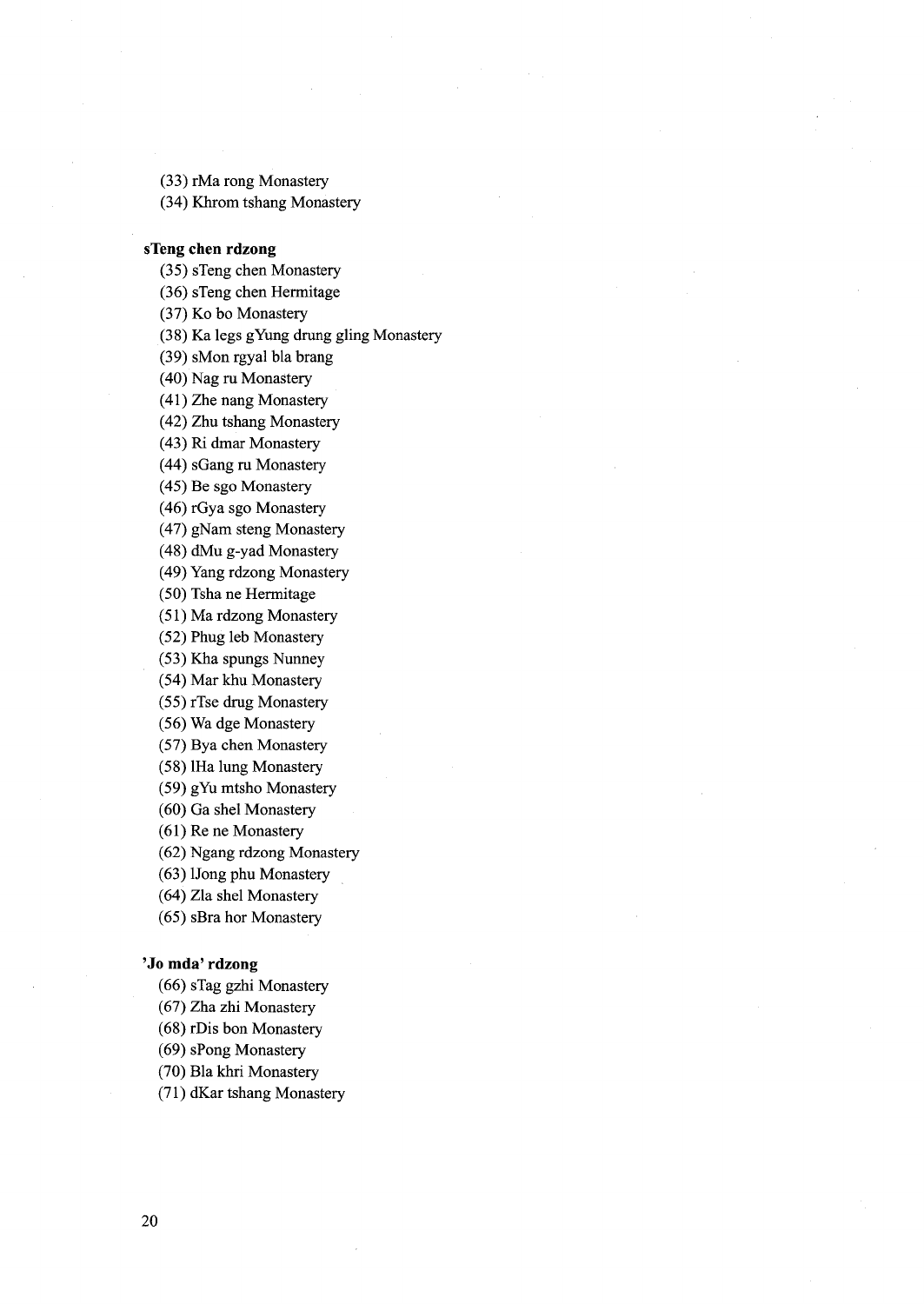### IHo rong rdzong

(72) Khra tgan Monastery

(73) Lam lha Monastery

(74) Bal tho Monastery

(75) Brag dkar Hermitage

## mDzo sgang rdzong

(76) sTong mda' Monastery

(77) La ngu Monastery

(78) Sa bla Monastery

(79) Ri sna Monastery

(80) mDangs 'phyar Monastery

(81) Shug rdzong Monastery

(82) Rab pa Monastery

(83) dByibs pa Monastery

(84) ITag tsha Monastery

#### dPa' shod rdzong

(85) dBen mdzod Monastery

(86) 'Bur lung Monastery

(87) bKra shis rtse Monastery

## Nying khri rdzong

(88) Srid rgyal Monastery

(89) s'fag rtse gYUng drung gling Monastery

# mNga' ris

(90) Gu ru gyam Monastery

# **GANSU PROVINCE**

#### The be County

(91) gTso tshang Monastery

- (92) rGod po Monastery
- (93) Nags gong Monastery
- (94) Chags ri Monastery
- (95) Shing skam Monastery
- (96) bSam 'grub Monastery
- (97) gTer ri Monastery
- (98) rTswa ring Monastery

## bSang chu County

(99) rTse zhig Monastery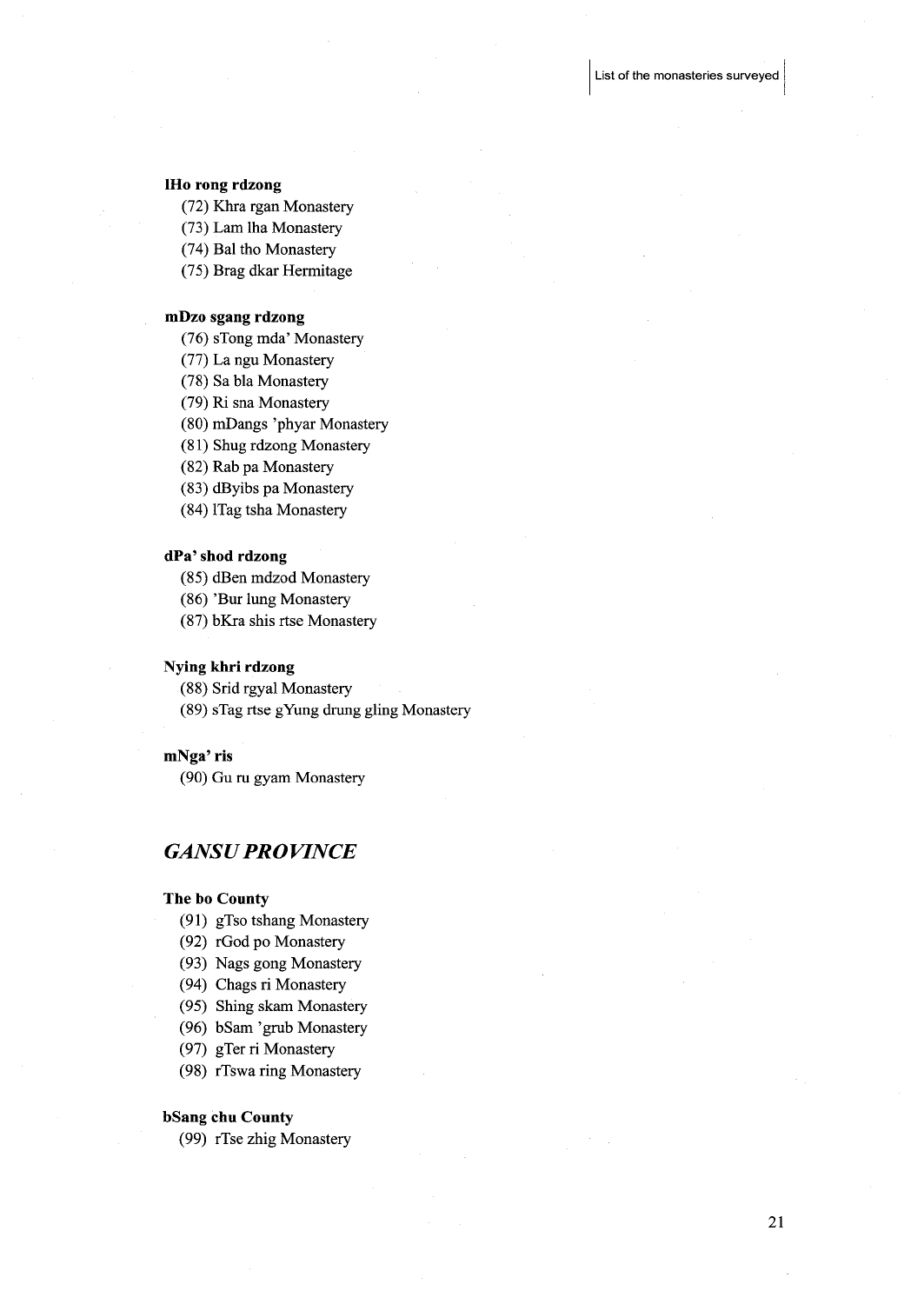# MTSHO SNGON (QINGHAI) PROVINCE

# Reb gong County

- (1OO) Bon brgya Monastery
- (101) Bon brgya Temple
- (102) Mag gsar Temple
- (103) rGya mtsho dpal Temple
- (104) Gad pa skya bo Temple
- (105) gDong mgo Temple
- $(106)$  Ngo mo Temple
- (107) Gyang ri Temple
- $(108)$  Gling rgya Temple
- (109) Zho 'ong nyin tha Temple
- $(110)$  Dar grong Temple
- $(111)$  Khyung bo thang Temple
- (112) sDong skam Temple
- (113) Hor nag Temple
- (114) sTong che Temple
- $(115)$  Khyung bo la ga Temple

## gCan tsha County

 $(116)$  Zhwa khra Temple

#### rTse khog County

 $(117)$  So nag Temple

#### Ba yan County

- (118) To shes Temple
- (119) Shar steng Temple
- (120) sTong chung Monastery
- (121) sTong chung femple

#### Khri ka (Hua long) County

- (122) Ser kywa 'femple
- (123) Khyung mo Monastery
- $(124)$  sGar ba Temple
- (125) sBra ser Temple
- $(126)$  gZe ma Temple
- (127) sKa rgya Temple

# Mang ra (Gui nan) County

- (128) 'Brog ru stong skor Temple
- (129) 'Brog ru'i dPon tshang Tent Temple
- (130) Bon brgya Tent Temple
- (131) Bon brgya Khyung smon Monastery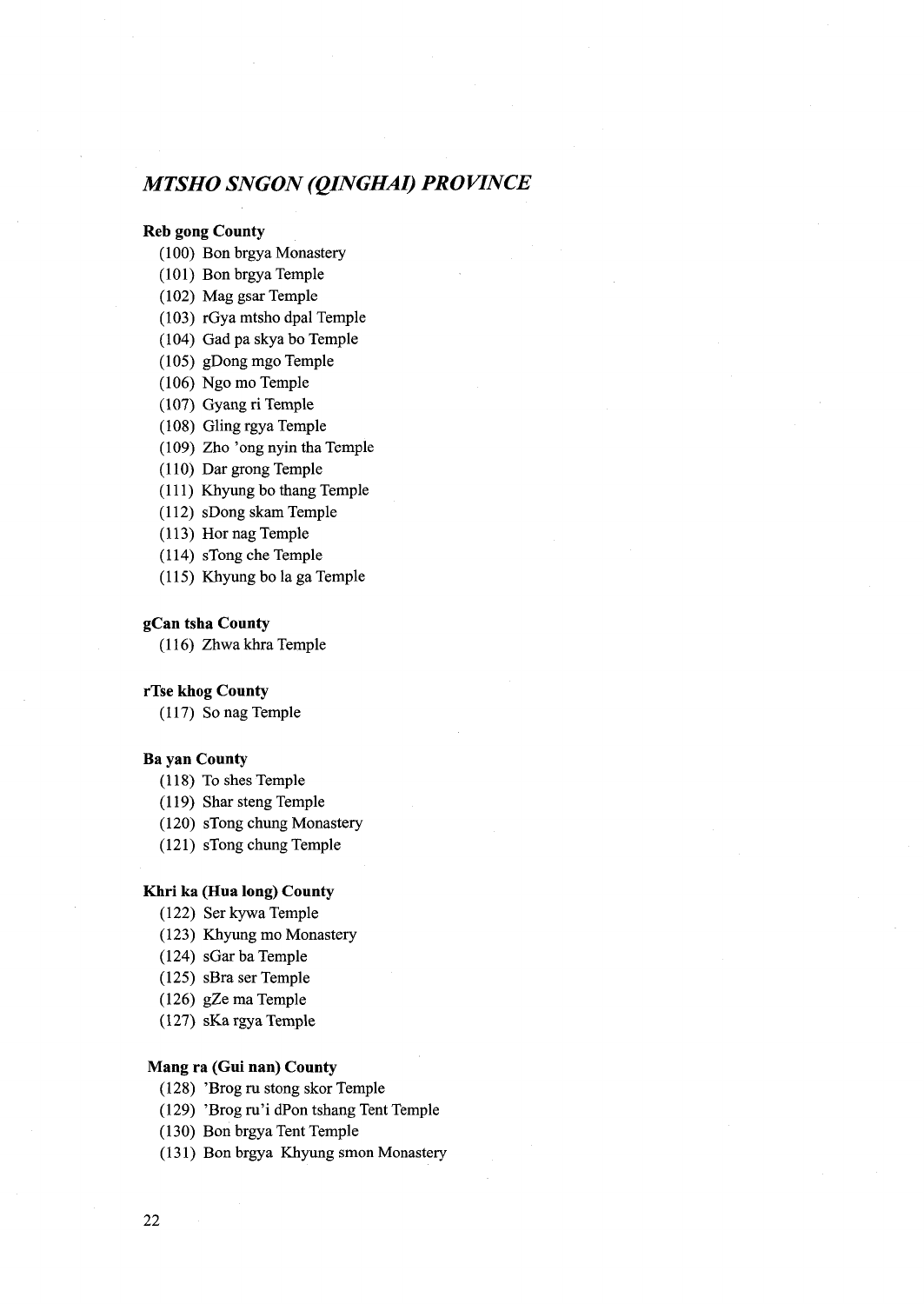#### Chab cha (Gong he) County

- (132) Dung dkar Monastery
- (133) sKa gsar Temple
- (134) A rig stong skor Temple

# SICHUAN PROVINCE

#### sDe dge County

- (135) Khro tshang Monastery
- (136) sMon rgyal Monastery
- (137) 'Bum rmad Monastery
- (138) Shar rdza Hermitage
- (139) rDza sTeng chen Monastery
- (140) Zer 'phro Monastery
- (141) 'Phen zhol Monastery
- (142) Ri spun Monastery
- (143) Thar bde Monastery
- (144) Rab rgyal Monastery

## dPal yul County

- (145) Kharag Monastery
- (146) Zla 'od Monastery
- (147) gTsug 'od Monastery
- (l48) ICang lung Monastery

#### dKar mdzes County

(149) Gong lung Monastery

#### Nyag rong County

- (150) Ye shes Monastery
- (151) rGyal zhing Monastery
- (152) Gongrgyal Monastery
- (153) Klu 'bum Monastery
- (154) La kha Monastery
- (155) dBal khyung Monastery
- (156) Brag dben Monastery
- (157) Mi nub Monastery

# Brag 'go County

- (158) rBamda'Monastery
- (159) rGyal rong Monastery
- (160) gZhung ring Monastery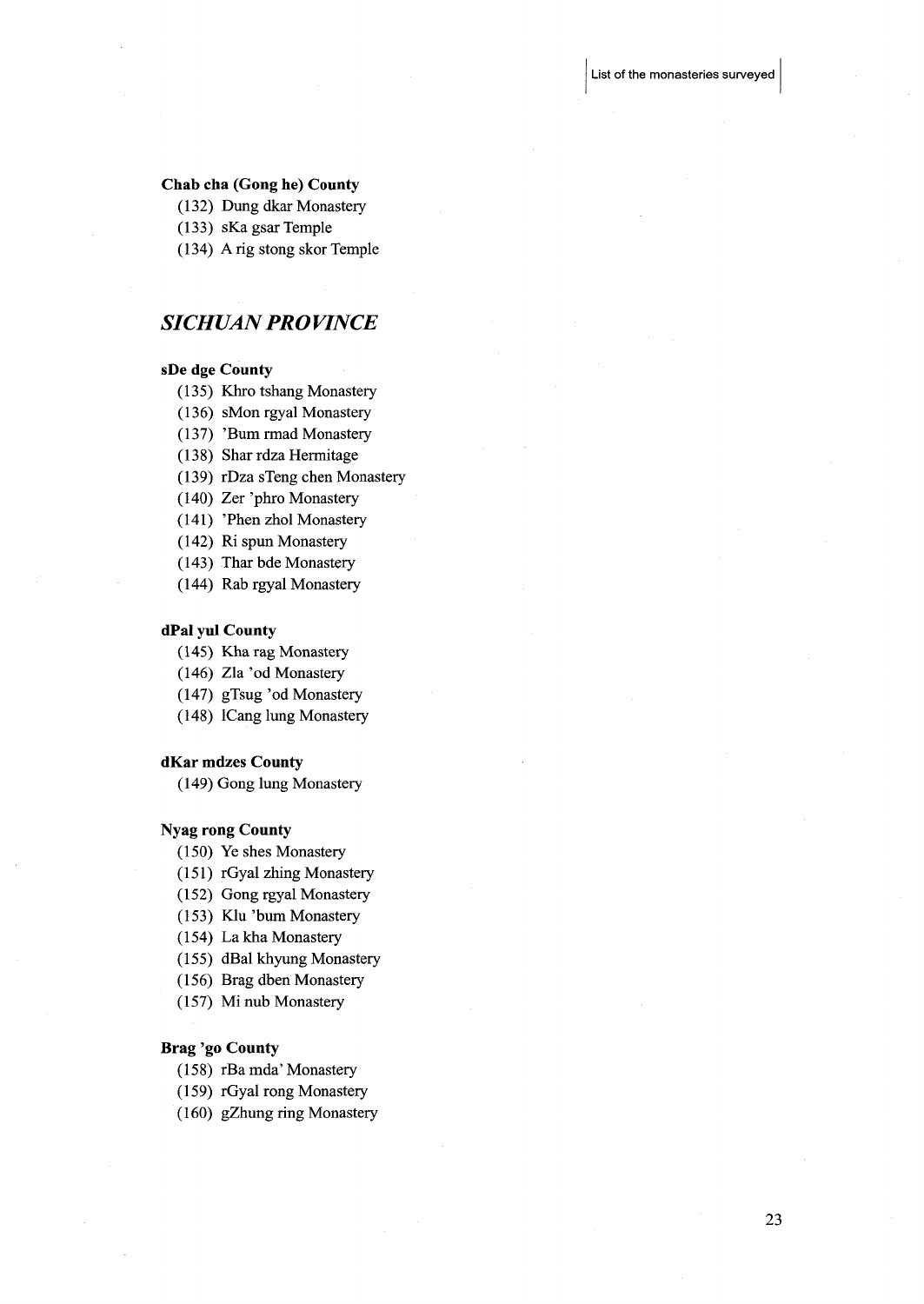# rTa'u County

- (161) bSam 'grub Monastery
- (162) Chu mig Monastery
- (163) dGu rdza Monastery
- (164) Dam pa rang grol Monastery

#### Nyag chu County

- (165) 'Du ra Monastery
- (166) Thang sgang Monastery

# Li thang County

(167) 'Gro mgon Monastery

### Rong brag County

- (168) Bye 'bur Monastery
- (169) sPang gi 1ung Monastery
- (170) gYUng drung dar rgyas Monastery
- (171) Khyung 1ung Monastery
- (172) rJi ngoMonastery
- (173) dPag bsam lhun 'grub Monastery
- (174) rDo zur mo Monastery
- (175) Bya ti lo Monastery

# brGyad zur County

(176) Mi rgod Temple

# Dartsemdo County

(177) Grib srib Monastery

# rNga ba County

- (178) rTogs ldan Monastery
- (179) gDong li Monastery
- (180) sNang zhig Monastery
- (181) Cog lo Monastery

### 'Bar kham County

- (182) 'Bo la Monastery
- (183) Kun 'brog Monastery
- (184) Ka ca Monastery
- (185) Ka co Monastery
- (186) dGon gsar Monastery

# Chu chen County

- (187) gYung drung lha steng Monastery
- (188) mTsho mtho Monastery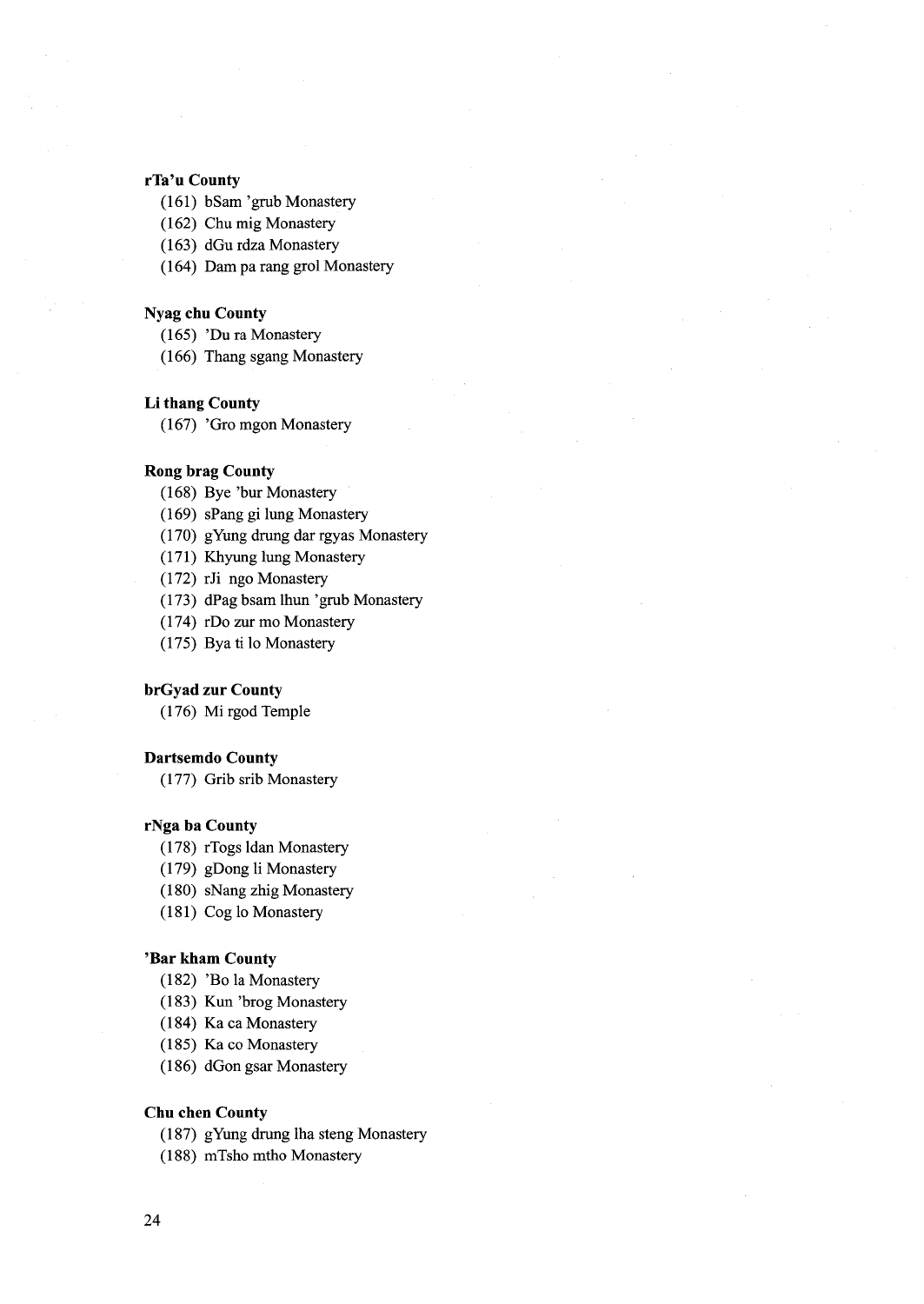- (189) dGra lha khyung Monastery
- (190) Bla med Monastery
- (191) bZod sgom Monastery

#### rMe ba County

- $(192)$  Mag gsar Temple
- (193) Tsha lung Monastery

## mDzod dge County

- (194) A skyid sKyang tshang Monastery
- (195) Nyos zhing Monastery
- (196) rGur skyang Monastery
- (197) gYung drung bsam 'grub Monastery
- (198) mDa' chen Monastery

## Zung ehu County

- (199) sNa steng Monastery
- (200) Rin spungs Monastery
- (201) sNang zhig dngul sku Monastery
- (202) sKyang tshang Monastery
- (203) mKhar yag Monastery
- (204) Glaro Monastery
- (205) gSer gling Monastery
- (206) Sa 'brug Monastery
- (207) Brag g-yung drung Hermitage
- (208) dGa' mal Monastery
- (209) New dGa' mal Monastery
- (21O) Shar khog g'fso tshang Monastery

#### gZi tsha sde dgu County

- (211) rTsub ma Monastery
- (212) Dar rgyas Monastery
- (213) Sa dbus Monastery
- (214) IDong dpal Monastery
- (215) Rab dben Monastery

### Wen Chuan County

- $(216)$  Bla ma Temple
- $(217)$  mChog gsum Temple

#### Yan yuan County

 $(218)$  La tha Temple